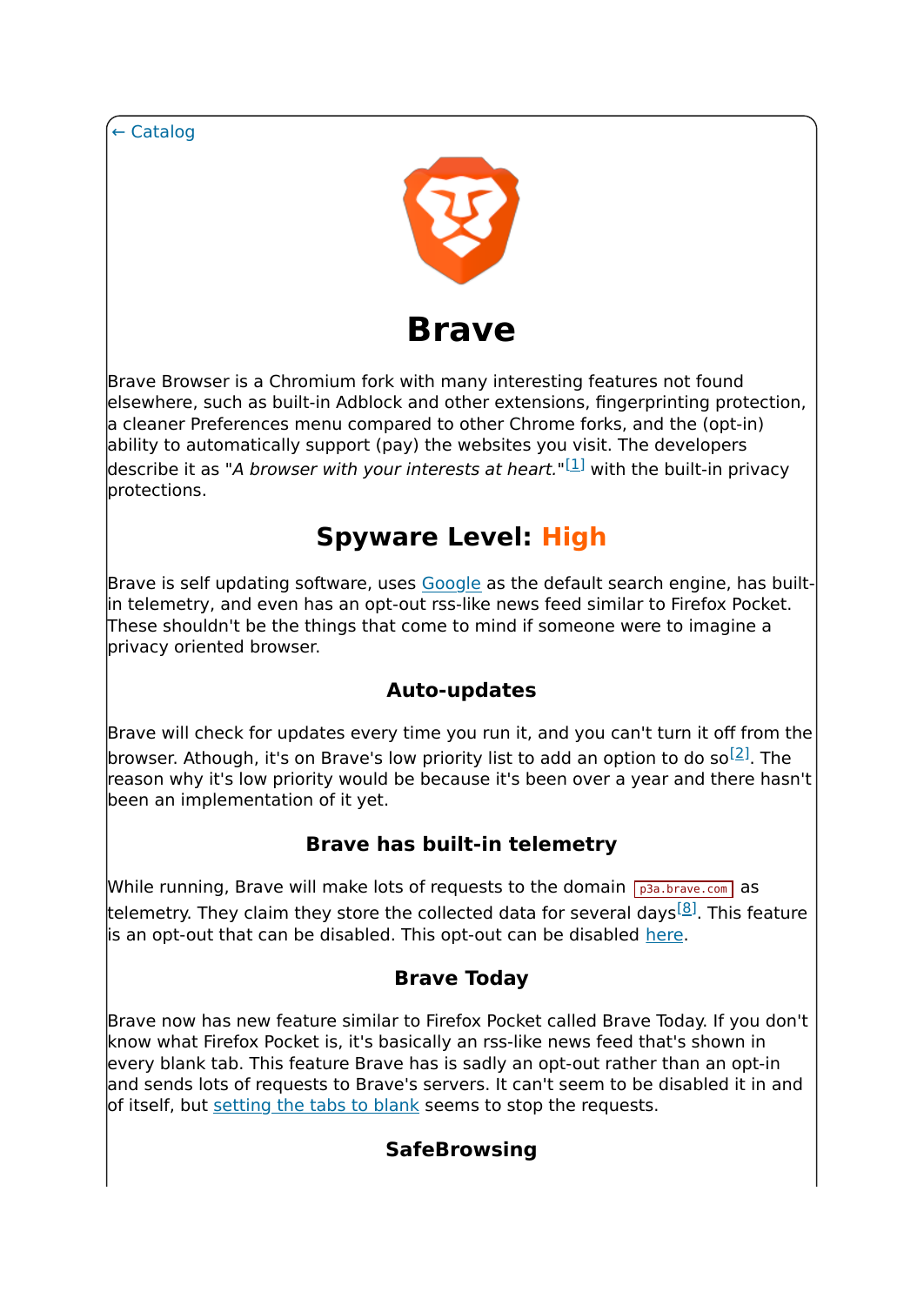Brave uses SafeBrowsing. It's a feature that tries to "protect" the user from potentially unsafe websites and extensions. However, it sends requests to fetch the information required. Brave's SafeBrowsing is powered by google.  $[10]$  This opt-out can be disabled here.

#### **Brave Rewards**

Brave has a rewards program. You can find more information about it here  $[3]$ . At first glance it looks like the rewards program is an opt-in, but the browser makes requests to these domains regardless if you sign up or not:



#### **Miscellaneous requests worth noting**

Brave on first run sends a request to fetch the library used for checking spelling errors:

Brave on startup sends a request to  $\sqrt{Variations.brawe.com}$ . By the looks of this

issue,  $\left[ \frac{11}{11} \right]$  brave uses this to turn on and off features. There isn't a way to disable this as of yet.

Brave fetches the list of affiliates through  $\sqrt{2}$  laptop-updates.brave.com :

"domains":["coinbase.com","api.coinbase.com"],"headers":{"X-Brave-Partner":"coinbase"},"cookieNames":[],"expiration":31536000000},{"domains":<br>Softonic.com","softonic.cn","softonic.jp","softonic.pl","softonic.com.br"],"head arther":"townsquare"},"cookielRames":||,"expiration":31536000000,{"domains":|"cheddar.com"|,"headers":{"X-Brave-Parther":"cheddar"},"cookieRames":<br>|,"expiration":31536000000},{"domains":<br>"whit.com","sg.upbit.com","id.upbit

Brave makes a request to  $\sqrt{\frac{1}{100}}$  static1.brave.com every once and a while, which looks like  $\left\vert$ it's used to fetch plugin information $^{[4]}$ ? When the url was placed into the browser, it was directed to Google's error 404 page<sup>[9]</sup>. This seems kind of unsettling that one of Brave's domains would do that:

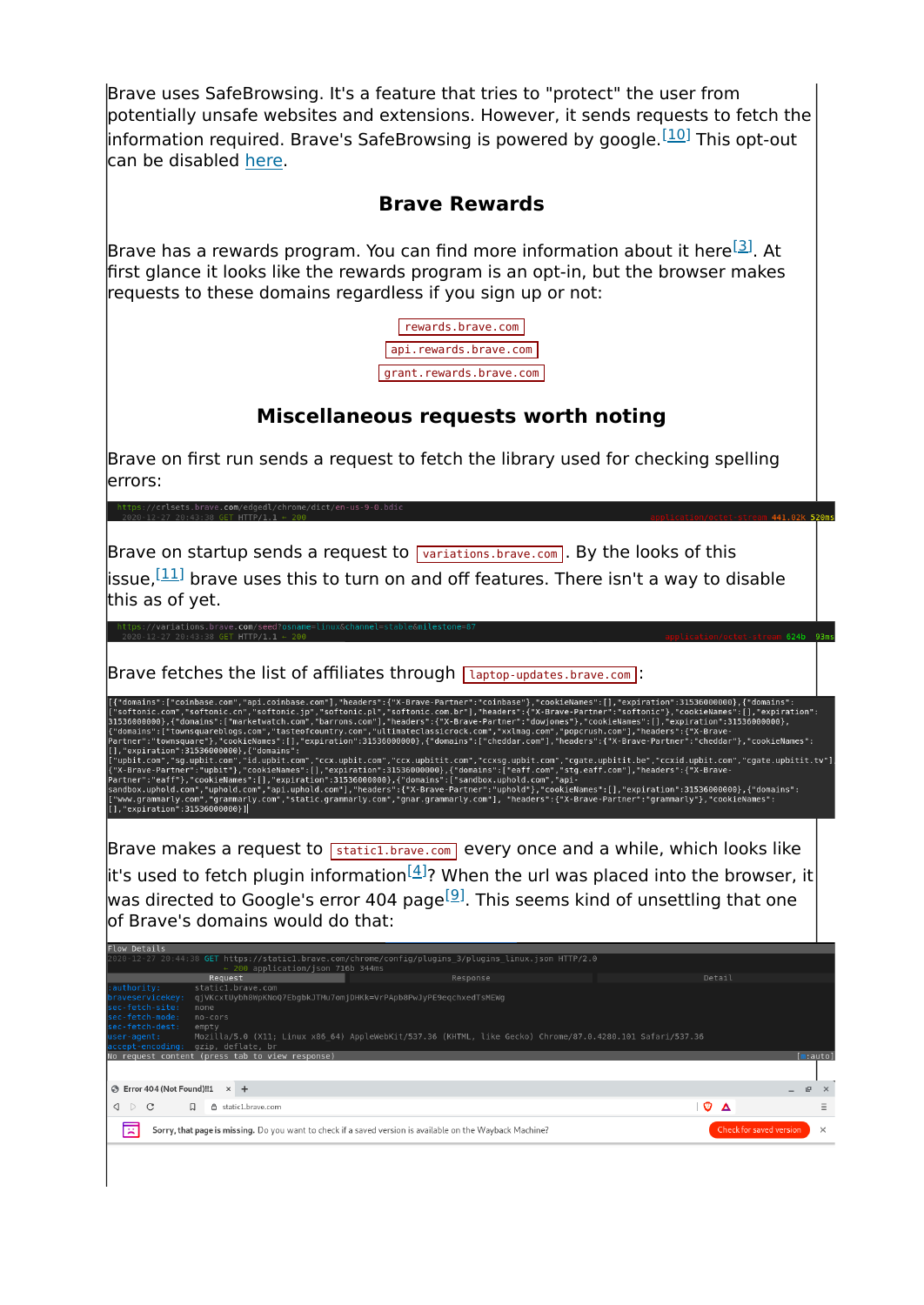

132k 465m . com . com ,<br>/release/cffknhalmllkdo  $con$ 10.4k 466m

### **Not spyware related, but worth noting**

### **Whitelisting spyware from Facebook and Twitter**

On its website, Brave claims that "Brave fights malware and prevents tracking, keeping your information safe and secure. It's our top priority."<sup>[6]</sup>. Yet despite this claim, Brave actually disables its tracking protections for Facebook and Twitter's scripts that allow them to track people across the web.<sup>[5]</sup> Brave has been actively downplaying the role that JavaScript plays when tracking someone.

"Loading a script from an edge-cache does not track a user without third-party cookies or equivalent browser-local storage, which Brave always blocks and always will block. In other words, sending requests and receiving responses without cookies or other means of identifying users does not necessarily create a tracking lthreat."<sup>[<u>7</u>]</sup>

This couldn't be more far from the truth. Just because a website isn't able to store cookies, doesn't mean it can't uniquely identify you. Using JavaScript from Facebook and Twitter would be more than enough to track you and blocking cookies alone isn't going to stop that. Just as a quick point of reference to what information JavaScript can scrape, you might want to visit this website. They recently added an option here to block some of the scripts from Facebook,